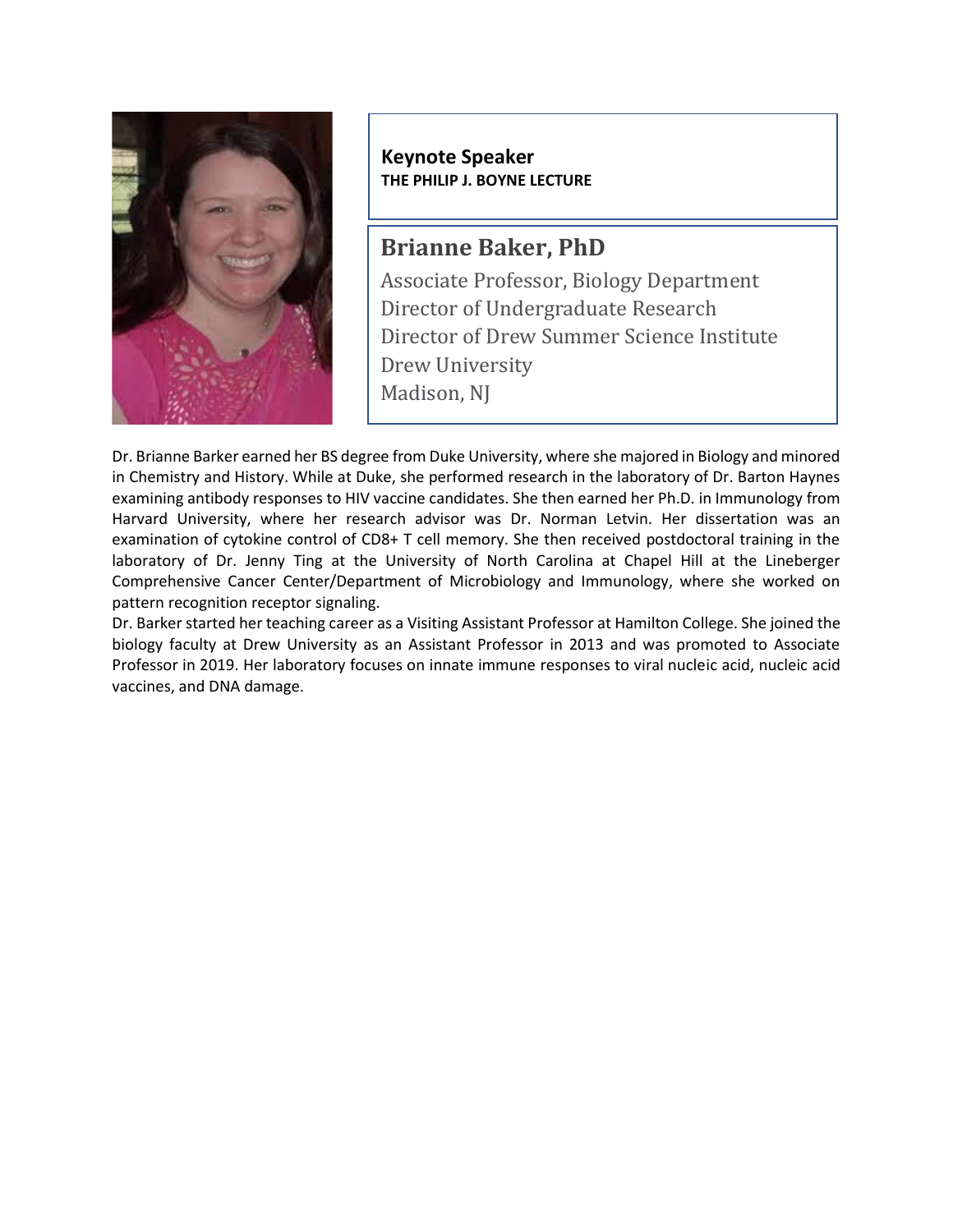

## **F. Kurtis Kasper, Ph.D.**

Associate Professor & Director of Orthodontic Research UT Health Houston School of Dentistry Department of Orthodontics Houston, TX

Dr. Kasper earned a Ph.D. in Bioengineering from Rice University (2006) and a B.S. in Biomedical Engineering from Case Western Reserve University (1999). He served on the faculty of the Department of Bioengineering at Rice University for six years prior to transitioning to the Department of Orthodontics at the UTHealth School of Dentistry in July 2014, where he is an Associate Professor with Tenure and Director of Orthodontic Research.

Dr. Kasper's research applies fundamentals of engineering, materials science, and the biosciences toward the development and evaluation of biomaterial-based technologies to meet clinical needs, with a particular focus on tissue regeneration and 3D printing.

Results of Dr. Kasper's investigations have led to over 130 peer-reviewed publications, which have collectively received more than 10,000 citations (*h*-index of 55). He has authored 19 book chapters, and contributed significantly to the preparation of the undergraduate level textbook *Biomaterials: The Intersection of Biology and Materials Science*, published in 2008.

Dr. Kasper has been recognized with a variety of awards and honors, including the Educational Award of the Americas Chapter of the Tissue Engineering and Regenerative Medicine International Society (2018), the Outstanding Bioengineering Graduate Alumnus Award of Rice University (2014), the Young Investigator Award of the Society For Biomaterials (2013), the Young Alumnus Award of the Alumni Association of Case Western Reserve University (2012), the Hershel M. Rich Invention Award of Rice University (2011), the Graduate Student Association's Faculty Teaching and Mentoring Award of Rice University (2011), and the Young Investigator Award of the North American Chapter of the Tissue Engineering and Regenerative Medicine International Society (2011). Dr. Kasper was conferred honorary membership in the Southwestern Society of Orthodontists in 2018, and he was recognized with Dean's Excellence Awards at UTSD in the Scholarship of Application (2016), Scholarship of Integration (2017), and Scholarship of Discovery (2019). He was named an Honorary Admiral in the Texas Navy by Governor Rick Perry in 2013.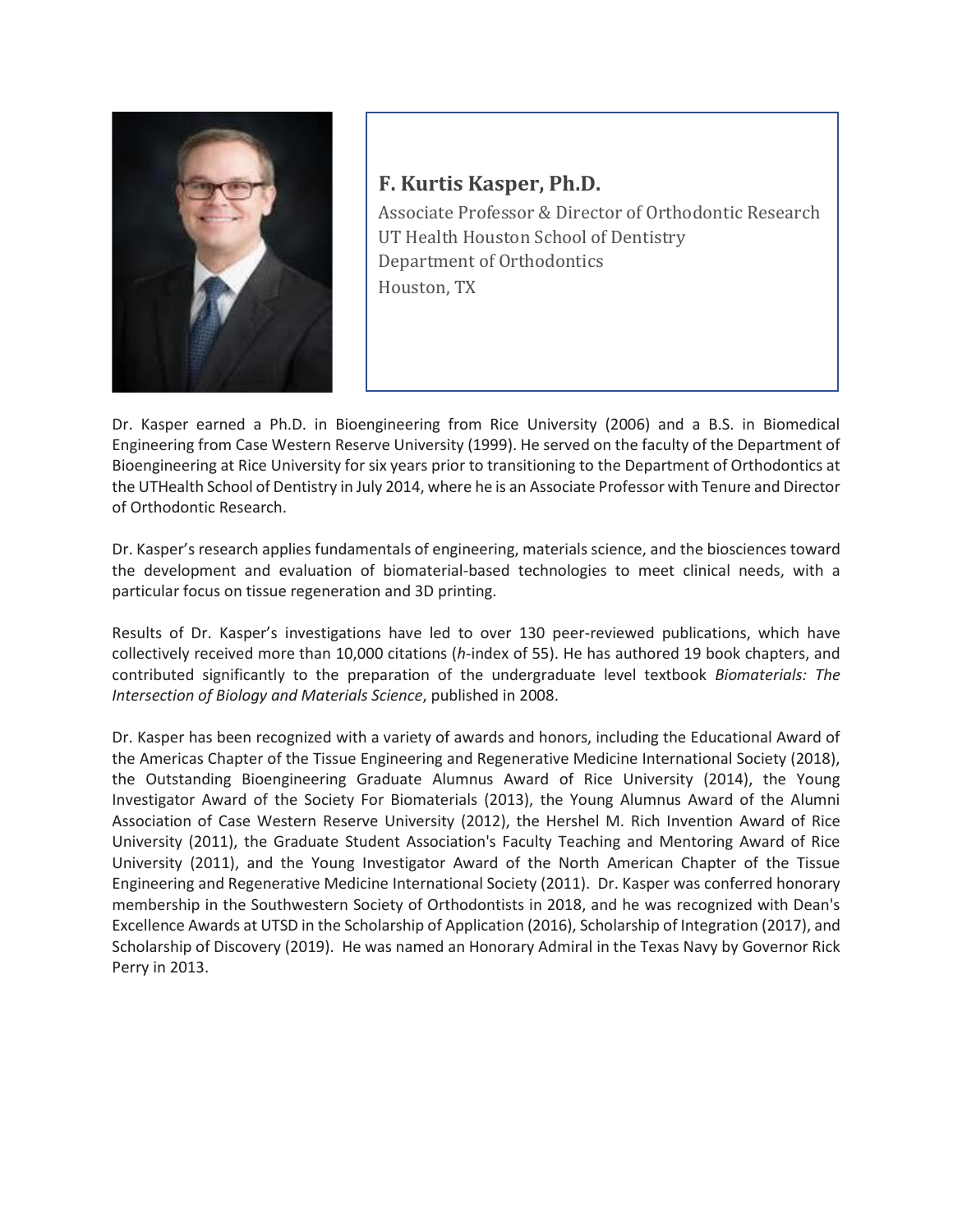

## **Mohammed A. Husain, DDS**

Associate Program Director Oral and Maxillofacial Radiology Residency Program Section of Oral and Maxillofacial Radiology Division of Diagnostic and Surgical Sciences

Dr. Husain is a board certified Oral and Maxillofacial Radiologist and Associate Clinical Professor at the UCLA School of Dentistry. He is the associate program director of the UCLA Oral and Maxillofacial Radiology residency program. He enjoys teaching residents and dental students and lectures widely on CBCT imaging in dentistry. His creative interests lie in exploring novel applications of CBCT data, such as 3-D printing for advanced surgical planning.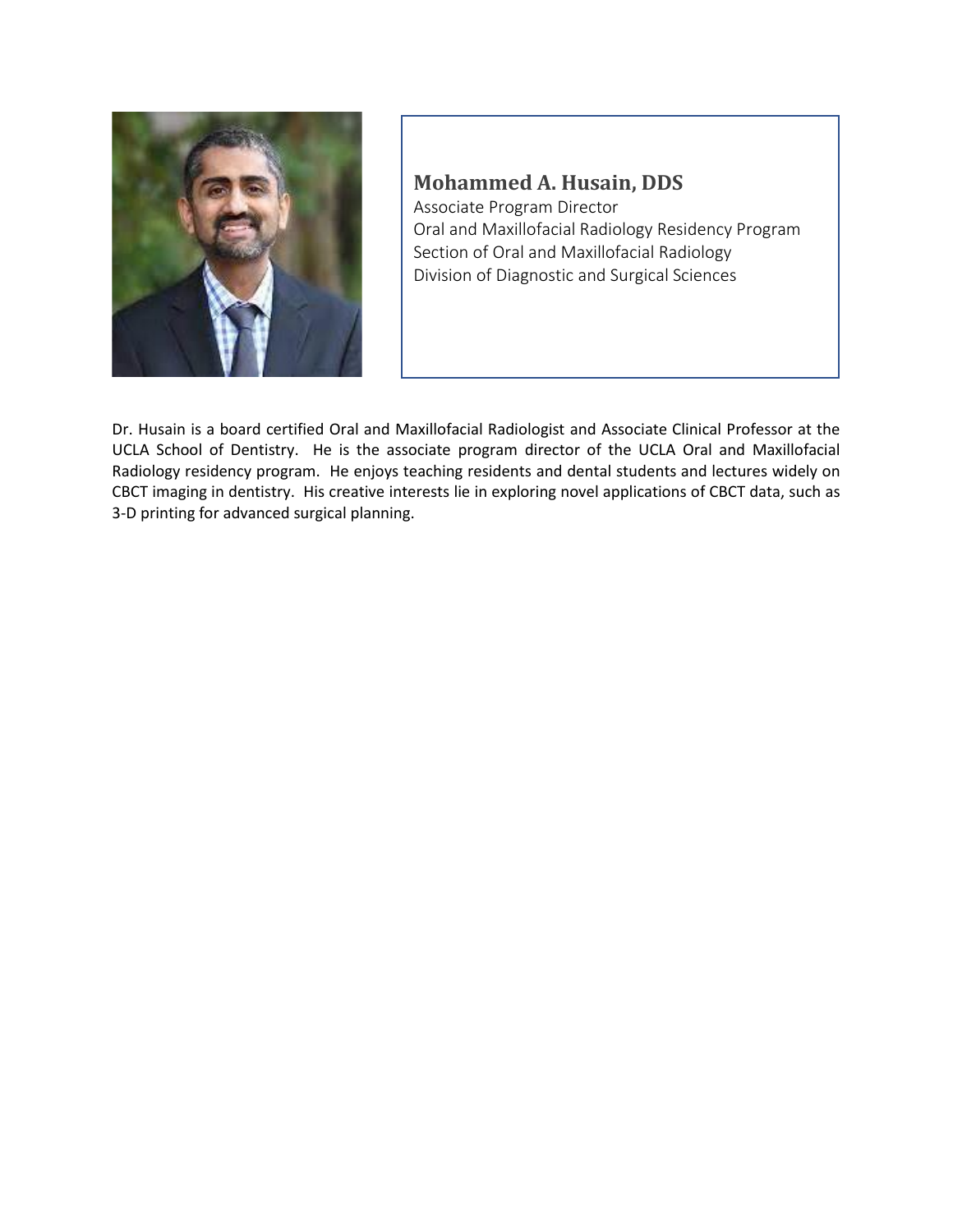

## **Zegar Zegar, BDS, DDS, MSD.** Diplomate American Board of Endodontics Assistant Professor, Department of Endodontics Loma Linda University, School of Dentistry Private practice Redlands and San Diego, CA.

Dr. Zegar earned his BDS degree in Dental Surgery and Oral Medicine from the University of Baghdad in 2004 after which he maintained a private practice in Jordan from 2004-2008. He then earned his DDS from Loma Linda University in 2013 with 3 honors in teaching assistance, advanced clinical standing, and clinical orthodontics. During the next few years, he maintained private practices in Santa Barbara and Los Angeles, and held a position as a part-time Assistant Professor at Loma Linda University from 2013-2018. Dr. Zegar earned his Certificate in Endodontics and MSD degree from the University of Texas Health Science Center in Houston in 2018. Dr. Zegar is a Diplomate of the American Board of Endodontics. Currently, Dr. Zegar practices Endodontics in Redlands and San Diego area, and holds a part-time faculty position at Loma Linda University as Assistant Professor in the Department of Endodontics. Dr. Zegar is a member of the American Association of Endodontists, Houston Endodontic Alumni and Friends, and the AIOB.